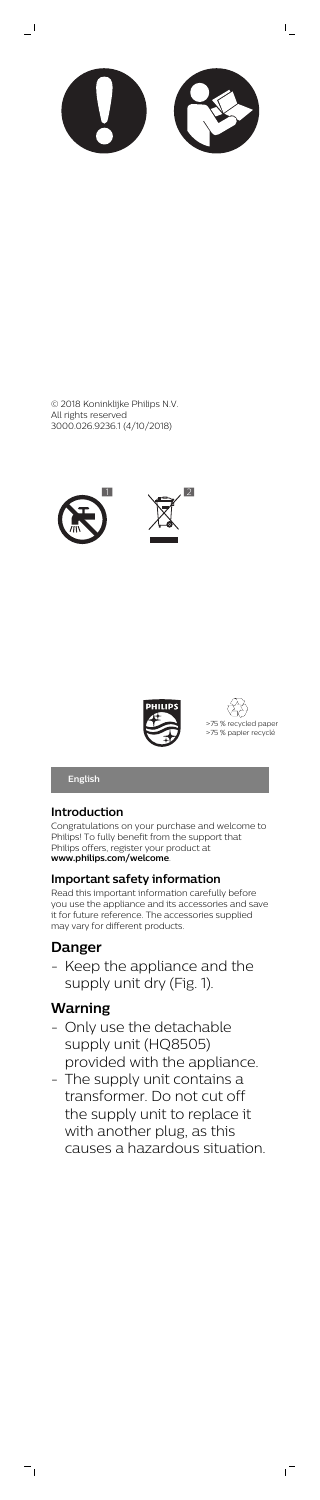This appliance can be used by children aged from 8 years and above and persons with reduced physical, sensory or mental capabilities or lack of experience and knowledge if they have been given supervision or instruction concerning use of the appliance in a safe way and understand the hazards involved. Children shall not play with the appliance. Cleaning and user maintenance shall not be made by children without supervision.

 $\mathbb{L}$ 

Always check the appliance before you use it. Do not use the appliance if it is damaged, as this may cause injury. Always replace a damaged part with one of the original type.

# **Caution**

 $\mathbf{I}$ 

- This appliance is not washable. Never immerse the appliance in water and do not rinse it under the tap (Fig. 1).
- The appliance is only intended for removing or trimming women's body hair on areas below the neck. Do not use it for any other purpose.
- For hygienic reasons, the appliance should only be used by one person.
- Do not use the appliance on irritated skin or skin with varicose veins, rashes, spots, moles (with hairs), sores or wounds without consulting your doctor first. People with a reduced immune response or people who suffer from diabetes mellitus, haemophilia or immunodeficiency should also consult their doctor first.
- Your skin may become a little red and irritated the first few times you use the appliance. This phenomenon is absolutely normal and quickly disappears. As you use the appliance more often, your skin gets used to it and skin irritation decreases. If the

- To prevent damage and injuries, keep the operating appliance (with or without attachment) away from scalp hair, eyebrows, eyelashes, clothes etc.
- Do not exfoliate immediately after epilation, as this may intensify possible skin irritation caused by epilation.
- Do not use bath or shower oils when epilating, as this may cause serious skin irritation.
- Use and store the appliance at a temperature between 5°C and 35°C.

 $^{-}$ 

 $\overline{\phantom{a}}_1$ 

irritation has not disappeared within three days, we advise you to consult a doctor.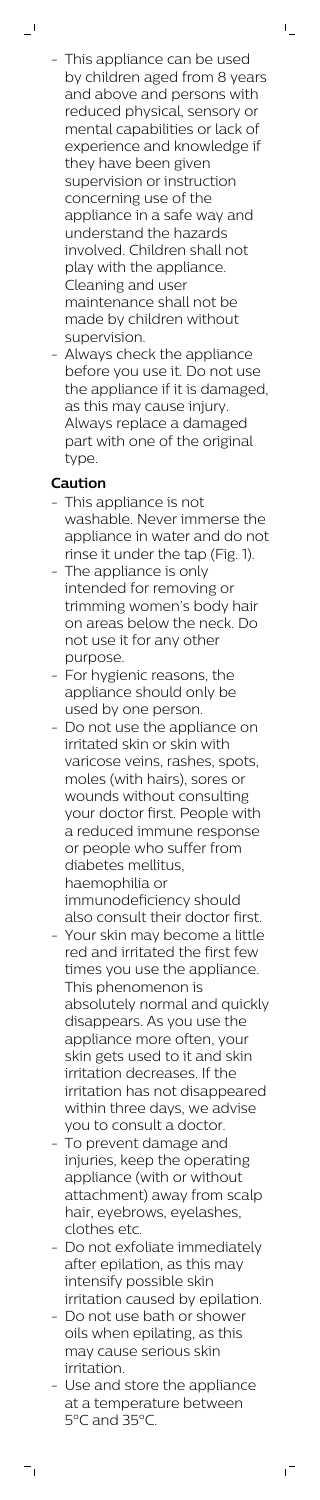- Never use compressed air, scouring pads, abrasive cleaning agents or aggressive liquids to clean the appliance.  $\mathsf{I}$ 

- Do not use the supply unit in or near wall sockets that contain an electric air freshener to prevent irreparable damage to the supply unit.

# **Electromagnetic fields (EMF)**

This Philips appliance complies with all applicable standards and regulations regarding exposure to electromagnetic fields.

- The supply unit is suitable for mains voltages ranging from 100 to 240 volts.
- The supply unit transforms 100-240 volts to a safe low voltage of less than 24 volts.
- Make sure you push the small plug completely into the socket of the appliance. Once you have plugged it in fully, you hear a click.
- Maximum noise level: Lc = 76 dB(A).

# **General**

 $\overline{\phantom{a}}$  (

- Move the appliance against the direction of hair growth, with the on/off slide pointing in the direction in which you move the appliance.
- Make sure that you place the appliance on the skin at an angle of 90°
- Make sure your skin is clean, entirely dry and free from grease. Do not use any cream before you start epilating.
- The optimal hair length for easy epilation is 3-4mm. If the hairs are too short, wait until they are longer or try to remove the hairs by repeatedly moving the appliance across the skin.

# **Epilation tips**

# **Troubleshooting**

- This symbol means that this product shall not be disposed of with normal household waste (2012/19/EU) (Fig. 2).
- Follow your country's rules for the separate collection of electrical and electronic products. Correct disposal helps prevent negative consequences for the environment and human health.

If you encounter a problem with the appliance that you cannot solve by following the epilation tips,you can visit **www.philips.com/support** for a list of frequently asked questions.

# **Replacement**

To buy accessories or spare parts, visit

**www.philips.com/parts-and-accessories** or go to your Philips dealer. You can also contact the Philips Consumer Care Center in your country (see the international warranty leaflet for contact details).

Shaving head (if supplied): For optimal

performance, we advise you to replace the cutting unit of the shaving head every two years. If you use the shaving head twice or more times a week, replace the cutting unit more often. Always replace the cutting unit with one of the original type (CP0757/01).

Note: The availability of accessories may differ by country.

# **Warranty and support**

If you need information or support, please visit **www.philips.com/support** or read the international warranty leaflet.

# Warranty restrictions

Cutting units are not covered by the terms of the international warranty because they are subject to wear.

# **Recycling**

# **Uvod**

Čestitamo na kupnji i dobro došli u Philips! Kako biste potpuno iskoristili podršku koju nudi tvrtka Philips, registrirajte svoj proizvod na **www.philips.com/welcome**.

# **Važne sigurnosne informacije**

Pažljivo pročitajte te važne informacije prije nego li se budete koristili uređajem i njegovim dodacima te ih pohranite za buduću upotrebu. Isporučeni dodaci mogu se razlikovati za različite proizvode.

# **Opasnost**

- Aparat i jedinicu napajanja držite suhima (sl. 1).

# **Upozorenje**

 $\frac{1}{\sqrt{2}}$ 

- Koristite samo odvojivu jedinicu napajanja (HQ8505) dostavljenu s aparatom.

ıT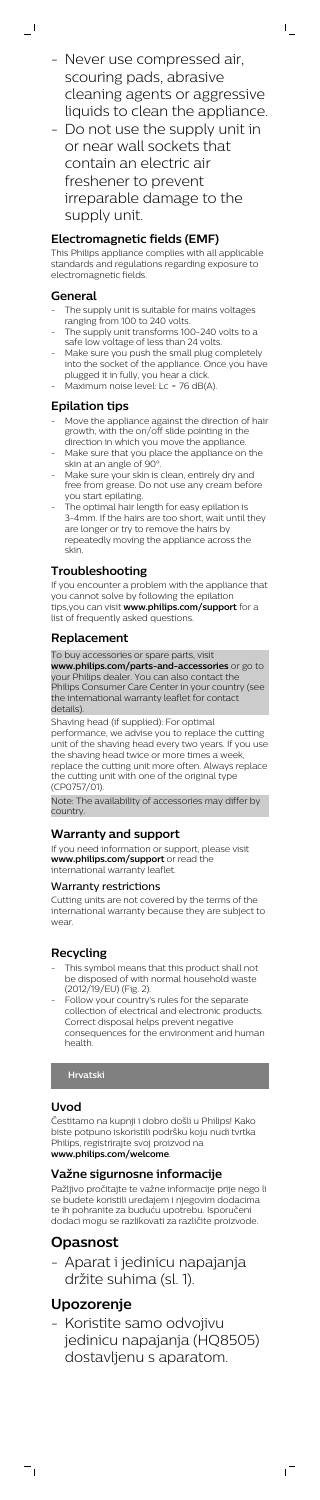- Jedinica za napajanje sadržava transformator. Nikada nemojte odrezati jedinicu za napajanje da biste postavili drugi utikač jer to stvara opasnu situaciju.

 $\mathbb{L}$ 

- Ovaj aparat mogu koristiti djeca od 8 ili više godina te osobe sa smanjenim fizičkim, osjetilnim ili mentalnim sposobnostima ili nedostatkom iskustva i znanja, ako su pod nadzorom ili su dobile upute o sigurnom korištenju aparata i ako razumiju moguće opasnosti. Djeca se ne smiju igrati aparatom. Djeca bez nadzora ne smiju obavljati čišćenje i korisničko održavanje.
- Aparat obavezno provjerite prije uporabe. Nemojte se koristiti uređajem ako je oštećen jer to može prouzročiti ozljedu. Uvijek zamijenite oštećeni dio dijelom originalne vrste.

# **Oprez**

 $\mathbf{I}$ 

- Ovaj se aparat ne može prati. Aparat nikad nemojte uranjati u vodu niti ispirati pod slavinom (sl. 1).
- Aparat je namijenjen samo uklanjanju ili trimanju dlaka na ženskom tijelu na dijelovima niže od vrata. Nemojte ga upotrebljavati za druge svrhe.
- Iz higijenskih razloga, aparat bi trebala koristiti samo jedna osoba.
- Aparat nemojte koristiti na nadraženoj koži ili koži s proširenim venama, osipom, madežima (s dlačicama) ili ranama bez prethodne konzultacije s liječnikom. Osobe smanjenog imuniteta ili osobe koje boluju od dijabetesa, hemofilije ili imunodeficijencije također se prije uporabe trebaju obratiti liječniku.
- Vaša koža može biti blago crvena i nadražena nakon prvih nekoliko upotreba uređaja. Ta je pojava potpuno normalna te brzo nestaje. Kako budete češće že će se

upotrebljavali uređaj, vaša će se koža na njega naviknuti i nadraženost kože će se smanjivati. Ako nadraženost ne nestane u roku od tri dana, preporučujemo da se obratite liječniku.

- Da bi se spriječila oštećenja i ozljede, držite uređaj koji radi (sa ili bez nastavaka) podalje od kose, obrva, trepavica, odjeće, itd.
- Nemojte upotrebljavati četku za piling odmah nakon epilacije jer to može pojačati moguću nadraženost kože prouzročenu epilacijom.
- Pri epilaciji nemojte koristiti ulja za kupanje ili tuširanje jer to može prouzročiti jaku nadraženost kože.

 $\sqrt{2}$ 

 $\overline{\phantom{a}}_1$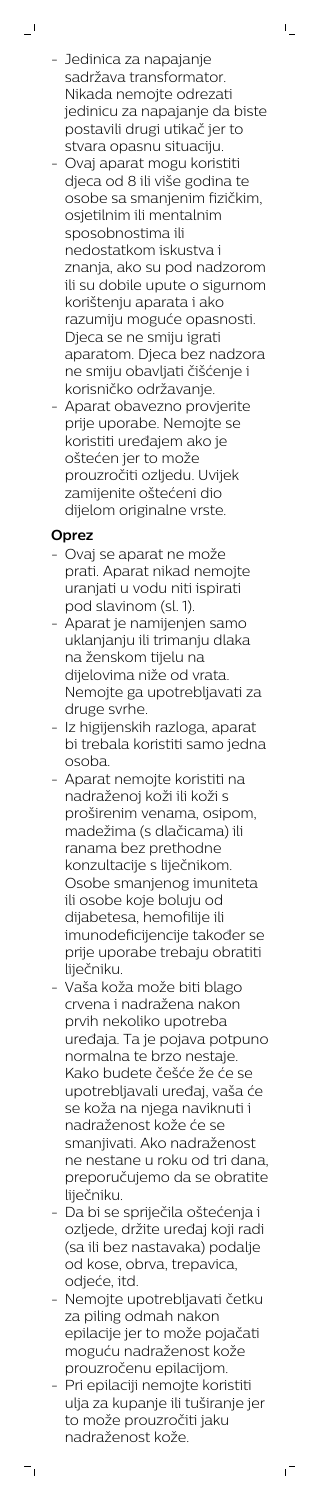- Aparat punite i spremajte na temperaturi između 5°C i 35°C.

 $\mathsf{I}$ 

- Nikada nemojte koristiti komprimirani zrak, jastučiće za ribanje, abrazivna sredstva za čišćenje ili agresivne tekućine za čišćenje uređaja.
- Ne koristite jedinicu napajanja u ili blizu zidnih utičnica koje sadrže električni ovlaživač zraka da spriječite nepopravljivu štetu jedinice napajanja.

- Jedinica napajanja prikladna je za napone od 100 do 240 V.
- Jedinica za napajanje pretvara napon od 100 240 volti u sigurni niski napon manji od 24 volta.
- Provjerite jeste li mali utikač gurnuli do kraja u utičnicu na uređaju. Kada je ugurate do kraja, čut ćete zvuk klika.
- Maksimalna razina buke: Lc = 76 dB(A).

# **Elektromagnetska polja (EMF)**

Ovaj Philips aparat zadovoljava sve važeće standarde i propise u vezi izlaganja elektromagnetskim poljima.

## **Općenito**

 $\overline{a}$ 

## **Savjeti za epilaciju**

- Aparat pomičite u smjeru suprotnom od smjera rasta dlačica s kliznim gumbom za uključivanje/isključivanje okrenutim u smjeru pomicanja aparata.
- Pazite da aparat prislonite uz kožu pod kutom od 90°.
- Provjerite je li vam koža čista, potpuno suha i bez uljnih preparata. Prije nego što započnete epilaciju nemojte koristiti nikakvu kremu.
- Optimalna duljina dlake za epilaciju jest 3 do 4 mm. Ako su dlake prekratke, sačekajte da narastu ili ih pokušajte ukloniti učestalim kretnjama uređajem po koži.

- Ovaj simbol znači da se proizvod ne smije odlagati zajedno s običnim kućanskim otpadom (2012/19/EU) (sl. 2).
- Poštujte državne propise o zasebnom prikupljanju električnog i elektroničkog

## **Rješavanje problema**

Ako se susretnete s bilo kakvim problemom vezanim uz uređaj, koji ne možete riješiti slijedeći savjete za epilaciju, posjetite web-mjesto **www.philips.com/support** kako biste pronašli popis čestih pitanja.

Felicitări pentru achiziție și bun venit la Philips! Pentru a beneficia pe deplin de asistenţa oferită de Philips, înregistraţi-vă produsul la **www.philips.com/welcome**.

## **Zamjena dijelova**

Citiți cu atenție aceste informații importante înainte de a utiliza aparatul şi accesoriile sale şi păstraţi-le pentru consultare ulterioară. Accesoriile furnizate pot varia pentru produse diferite.

Kako biste kupili dodatke ili rezervne dijelove, posjetite **www.shop.philips.com/parts-andaccessories** ili se obratite distributeru tvrtke Philips. Možete također kontaktirati Philipsov korisnički centar u vašoj državi (za kontakt podatke, pogledajte brošuru s međunarodnim jamstvom). Glava za brijanje (ako je isporučeno): Da biste postigli najbolju izvedbu, savjetujemo da jedinicu za rezanje glave za brijanje zamijenite svake dvije godine. Ako se glavom za brijanje koristite dva ili više puta tjedno, češće zamjenjujte jedinicu za rezanje. Uvijek zamijenite jedinicu za rezanje originalnim dijelom (CP0757/01). Napomena:Dostupnost nastavaka može varirati ovisno o državi.

## **Jamstvo i podrška**

Ako su Vam potrebne informacije ili podrška, molimo posjetite **www.philips.com/support** ili pročitajte brošuru o međunarodnom jamstvu.

#### Ograničenja jamstva

Jedinice za šišanje nisu pokrivene međunarodnim jamstvom jer su podložne habanju.

## **Recikliranje**

Pravilno odlaganje otpada pomaže u sprječavanju negativnih posljedica za okoliš i ljudsko zdravlje.

# **Română**

# **Introducere**

# **Informaţii importante privind siguranţa**

# **Pericol**

 $\overline{a}$ 

- Păstrați aparatul și unitatea de alimentare uscate (Fig. 1).

 $\sqrt{ }$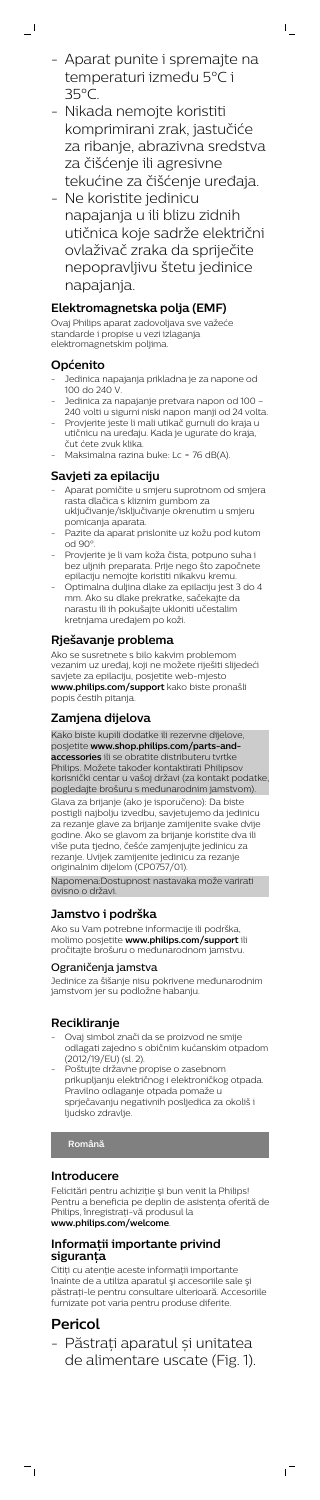# **Avertisment**

 $\mathbf{I}$ 

- Utilizaţi doar unitatea de alimentare detaşabilă (HQ8505) furnizată cu aparatul.

 $\mathbb{L}$ 

- Unitatea de alimentare electrică conține un transformator. Nu încercați să înlocuiți ștecherul unității de alimentare electrică, întrucât acest lucru conduce la situaţii periculoase.
- Acest aparat poate fi utilizat de copii cu vârsta de cel puțin 8 ani şi de către persoane cu capacități fizice, senzoriale sau mentale reduse sau cărora le lipsesc experiența și cunoștințele necesare, cu condiția să fie supravegheate sau instruite cu privire la utilizarea în siguranţă a aparatului şi să înţeleagă pericolele implicate. Nu permiteţi copiilor să se joace cu aparatul. Procesele de curățare și întreținere de către utilizator nu trebuie realizate de către copii fără a fi supravegheaţi.
- Verificati întotdeauna aparatul înainte de a-l utiliza. Nu utilizaţi aparatul dacă este deteriorat, deoarece vă puteți răni. Întotdeauna înlocuiţi componenta deteriorată cu una originală.

# **Atenţie**

- Acest aparat nu este lavabil. Nu scufundaţi aparatul în apă şi nu îl clătiţi la robinet (Fig. 1).
- Aparatul este destinat exclusiv îndepărtării sau tunsului părului de pe corp la femei în zonele aflate mai jos de gât. Nu utilizaţi aparatul în niciun alt scop.
- Din motive de igienă, aparatul trebuie folosit de o singură persoană.
- Nu utilizaţi aparatul pe piele iritată, vene inflamate, erupţii, pete, aluniţe (cu păr) sau răni, fără a consulta în prealabil medicul. De asemenea, persoanele cu imunitate redusă, diabetice, hemofilice sau imunodeficitare trebuie

să consulte în prealabil medicul.

- Pielea dvs. se poate înroşi sau irita la primele utilizări ale aparatului. Acest fenomen este absolut normal şi dispare rapid. Pe măsură ce utilizaţi aparatul mai des, pielea dvs. se obişnuieşte cu acesta şi iritarea pielii se reduce. Dacă iritarea nu dispare în trei zile, vă recomandăm să consultaţi un medic.
- Pentru a preveni deteriorarea sau eventualele accidente, păstrați aparatul în funcțiune (cu sau fără accesorii) la distanţă de părul capilar, sprâncene, gene, haine etc.

ıT

 $\overline{\phantom{a}}_1$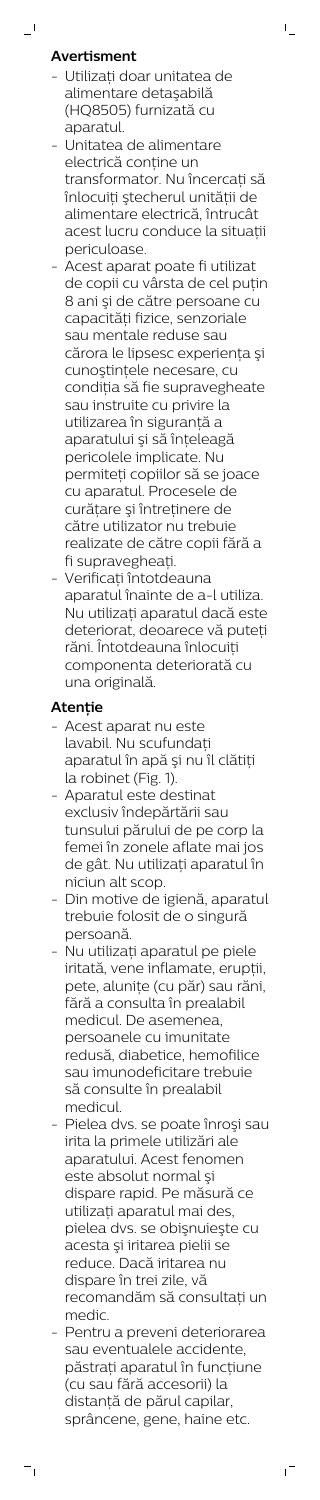- Nu utilizaţi peria de exfoliere imediat după epilare, deoarece acest lucru poate intensifica posibila iritare a pielii provocată de epilare.

 $\mathsf{I}$ 

 $\overline{a}$ 

- Atunci când vă epilați, nu utilizați uleiuri de duș sau de baie, pentru a evita iritații grave ale pielii.
- Folosiţi şi păstraţi aparatul la o temperatură cuprinsă între 5°C şi 35°C.
- Nu folosi niciodată aer comprimat, bureți de sârmă, agenți de curățare abrazivi sau lichide agresive pentru a curăța aparatul.
- Nu utilizaţi unitatea de alimentare electrică în sau lângă prize de perete care sunt conectate la un aparat electric de împrospătare a aerului, pentru a preîntâmpina deteriorarea ireparabilă a unităţii de alimentare electrică.

## **Câmpuri electromagnetice (EMF)**

Acest aparat Philips respectă toate standardele şi reglementările aplicabile privind expunerea la câmpuri electromagnetice.

## **Generalităţi**

- Această unitate de alimentare este potrivită pentru tensiuni de reţea între 100 şi 240 V.
- Unitatea de alimentare electrică transformă tensiunea de 100-240 volţi într-o tensiune joasă sigură mai mică de 24 volţi.
- Asigurați-vă că ați introdus complet ștecărul mic în priza aparatului. În momentul cuplării complete, veți auzi un clic.
- Nivel maxim de zgomot: Lc = 76 dB(A).

## **Sugestii privind epilarea**

Notă:Disponibilitatea accesoriilor poate fi diferită de la țară la țară.

Dacă aveţi nevoie de informaţii sau de asistenţă, vă rugăm să vizitaţi **www.philips.com/support** sau să consultați broșura de garanție internațională.

Unitățile de tăiere nu sunt acoperite de termenii garanției internaționale, deoarece sunt supuse uzurii.

- Deplasați aparatul în sens invers direcției de creștere a firelor de păr, cu comutatorul Pornit/Oprit îndreptat în direcția în care deplasați aparatul.
- Asigurați-vă că poziționați aparatul pe piele la un unghi de 90°.
- Asigurați-vă că pielea este curată, perfect uscată și fără urme de emulsii. Nu folosiți nici un fel de emulsii înainte de epilare.
- Lungimea optimă a părului pentru o epilare ușoară este de 3 - 4 mm. Dacă firele de păr sunt prea scurte, așteptați până când acestea devin mai lungi sau încercați să le îndepărtați prin mișcări repetate ale aparatului pe piele.

#### **Depanare**

Dacă întâmpinați o problemă cu aparatul, pe care nu o puteți rezolva urmând sugestiile privind epilarea, puteți vizita adresa

**www.philips.com/support** pentru o listă cu întrebările frecvente.

## **Înlocuire**

Pentru a cumpăra accesorii sau piese de schimb, vizitați **www.philips.com/parts-and-accessories** sau contactați distribuitorul dvs. Philips local. Puteţi, de asemenea, contacta Centrul de asistenţă pentru clienţi Philips din ţara dvs. (consultaţi broşura de garanţie internaţională pentru detalii de contact).

Capul de radere (dacă este furnizat): Pentru a garanta performanțe optime, recomandăm schimbarea dispozitivului de tăiere al capului de radere la fiecare doi ani. Dacă utilizați capul de radere de două sau de mai multe ori pe săptămână, înlocuiți unitatea de tundere mai frecvent. Înlocuiți întotdeauna dispozitivul de tăiere cu unul original (CP0757/01).

# **Garanţie şi asistenţă**

# Restricţii de garanţie

# **Reciclarea**

 $\overline{a}$ 

- Acest simbol înseamnă că produsul nu trebuie aruncat împreună cu gunoiul menajer (2012/19/UE) (Fig. 2).
- Respectați regulile specifice țării dvs. cu privire la colectarea separată a produselor electrice și electronice. Eliminarea corectă ajută la prevenirea consecințelor negative asupra mediului înconjurător și a sănătății umane.

 $\sqrt{2}$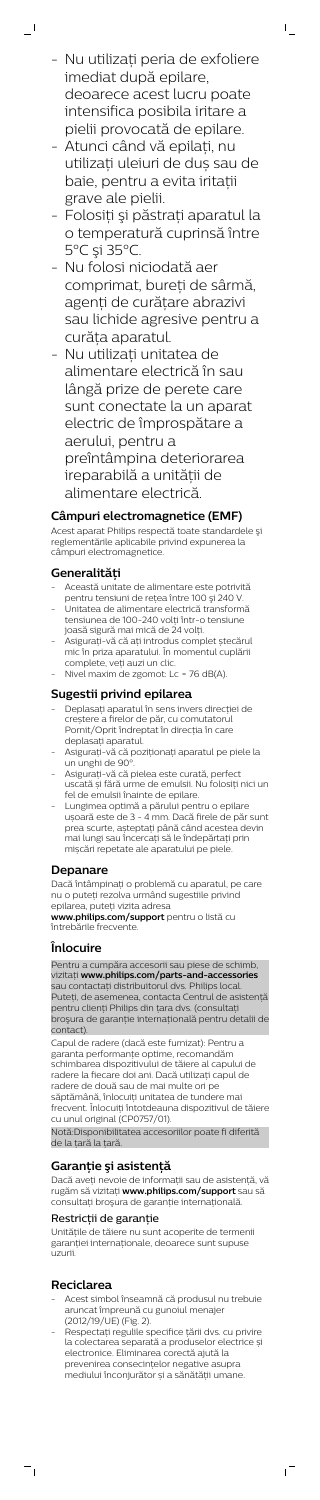# **Hyrje**

 $\overline{\phantom{0}}$ 

Ju përgëzojmë për blerjen tuaj dhe mirë se vini në "Philips"! Për të përfituar plotësisht nga mbështetja që ofron "Philips", regjistrojeni produktin në **www.philips.com/welcome**.

 $\mathsf{I}$ 

## **Informacion i rëndësishëm sigurie**

Lexojeni me kujdes këtë informacion të rëndësishëm përpara përdorimit të pajisjes dhe të aksesorëve të saj dhe ruajeni për referencë në të ardhmen. Aksesorët e dhënë mund të ndryshojnë sipas produkteve të ndryshme.

#### **Rrezik**

- Mbajeni të thatë pajisjen dhe kordonin elektrik (Fig. 1).

## **Paralajmërim**

- Përdorni vetëm ushqyesin e heqshëm
- (HQ8505) që vjen me pajisjen. - Ushqyesi përmban transformator. Mos e prisni ushqyesin për ta zëvendësuar me ndonjë spinë
- tjetër, pasi mund të jetë e rrezikshme. - Kjo pajisje mund të përdoret nga fëmijë 8 vjeç e lart dhe nga persona me aftësi të kufizuara fizike, ndijore ose mendore ose me mungesë përvoje e njohurish, nëse mbikëqyren apo udhëzohen për ta përdorur pajisjen në mënyrë të sigurt dhe nëse i kuptojnë rreziqet që paraqiten. Fëmijët nuk duhet të luajnë me pajisjen. Pastrimi dhe mirëmbajtja nga përdoruesi nuk duhet të bëhet nga fëmijët pa mbikëqyrje.
- Kontrollojeni gjithmonë pajisjen përpara se ta përdorni. Mos e përdorni pajisjen nëse është e dëmtuar sepse kjo mund të shkaktojë lëndim. Ndërrojeni gjithmonë pjesën e dëmtuar me një pjesë tjetër origjinale.

#### **Kujdes**

- Lëvizeni pajisjen kundër drejtimit të rritjes së qimeve, me çelësin rrëshqitës të ndezjes/fikjes në drejtimin nga do të lëvizni pajisjen.
- Sigurohuni që ta vendosni pajisjen në lëkurë në këndin 90°.
- Sigurohuni që lëkura të jetë e pastër, plotësisht e thatë dhe jo e yndyrshme. Mos përdorni krem para se të filloni depilimin.
- Për një depilim të lehtë, gjatësia e duhur e qimes është 3-4mm. Nëse qimet janë më të shkurtra, prisni derisa të zgjaten ose provoni t'i hiqni ato duke lëvizur vazhdimisht pajisjen në lëkurë.
- Kjo pajisje nuk mund të lahet. Mos e zhytni asnjëherë pajisjen në ujë dhe mos e shpëlani në rubinet (Fig. 1).
- Ky produkt synohet të përdoret vetëm për heqjen ose shkurtimin e qimeve në zona poshtë qafës te femrat. Mos e përdorni për asnjë qëllim tjetër.
- Për arsye higjienike, pajisja duhet të përdoret vetëm nga një person.
- Mos e përdorni pajisjen mbi lëkurë të irrituar ose lëkurë me variçe, ekzema, njolla, nishane (me qime) ose plagë, pa u konsultuar me mjekun fillimisht. Edhe personat me imunitet të reduktuar ose personat që vuajnë nga diabeti, hemofilia apo imuno-deficienca duhet të konsultohen me mjekun fillimisht.
- Lëkura mund të skuqet pak dhe të irritohet herët e para të përdorimit të pajisjes. Ky fenomen është absolutisht normal dhe zhduket shpejt. Ndërsa e përdorni pajisjen më shpesh, lëkura juaj mësohet me të dhe irritimi i lëkurës ulet. Nëse irritimi nuk është zhdukur brenda tre ditëve, këshillojmë të konsultoheni me mjekun.
- Për të parandaluar dëmtimin dhe lëndimet, gjatë punës mbajeni pajisjen (me ose pa aksesorin) larg flokëve të skalpit, vetullave, qerpikëve, rrobave etj.
- Mos e përdorni furçën e eksfoliimit menjëherë pas depilimit, sepse kjo mund të intensifikojë irritimin e mundshëm të shkaktuar nga depilimi.
- Mos përdorni vajra banje apo dushi kur depiloheni, sepse kjo mund të shkaktojë irritim të rëndë të lëkurës.
- Përdoreni dhe ruajeni pajisjen në temperaturë nga 5°C deri në 35°C.
- Mos përdorni asnjëherë ajër të kompresuar, sfungjerë pastrimi, solucione gërryese pastrimi ose lëngje agresive për të pastruar pajisjen.
- Për të parandaluar dëmet e pariparueshme të ushqyesit, mos e përdorni brenda ose pranë prizave që kanë aromatizues elektrikë.

#### **Fushat elektromagnetike (EMF)**

Pajisja Philips është në përputhje me të gjitha standardet dhe rregulloret në fuqi për ekspozimin ndaj fushave elektromagnetike.

# **Të përgjithshme**

- Ushqyesi është i përshtatshëm për tensione rrjeti që variojnë nga 100 në 240 volt. - Ushqyesi shndërron 100-240 volt në tension të ulët dhe të sigurt, nën 24 volt. - Sigurohuni që të keni futur fishën e vogël plotësisht në prizën e pajisjes. Menjëherë sapo ta keni futur plotësisht, do të dëgjoni një klik.
- Niveli maksimal i zhurmës: Lc = 76 dB(A).

# **Këshilla depilimi**

# **Diagnostikimi**

Nëse hasni ndonjë problem me pajisjen, të cilin nuk mund ta zgjidhni duke ndjekur këshillat e depilimit, vizitoni **www.philips.com/support** për një listë të pyetjeve më të shpeshta.

# **Zëvendësimi**

 $\frac{1}{\sqrt{2}}$ 

Për të blerë aksesorë ose pjesë këmbimi, vizitoni **www.philips.com/parts-and-accessories** ose drejtojuni shitësit tuaj për "Philips". Mund dhe të

 $\sqrt{2}$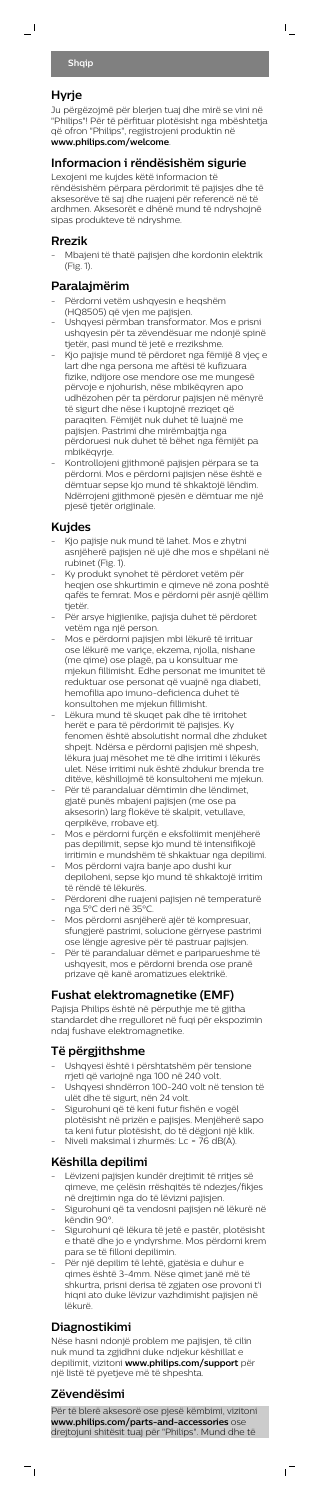kontaktoni qendrën e kujdesit për klientin të "Philips" në vendin tuaj (shikoni fletëpalosjen e garancisë ndërkombëtare për të dhënat e kontaktit).

 $\mathsf{I}$ 

Koka e rojës (nëse ka): Për funksionim optimal, ju këshillojmë ta ndërroni çdo dy vjet njësinë prerëse të kokës së rrojës. Nëse e përdorni kokën e rrojës dy a më shumë herë në javë, ndërrojeni më shpesh njësinë prerëse. Ndërrojeni gjithmonë njësinë prerëse me një tjetër origjinale (CP0757/01).

Shënim:Disponueshmëria e aksesorëve mund të ndryshojë në varësi të shtetit.

#### **Garancia dhe mbështetja**

Nëse ju nevojitet informacion ose mbështetje, ju lutemi vizitoni **www.philips.com/support** ose lexoni fletëpalosjen e garancisë ndërkombëtare.

#### Kufizimet e garancisë

Njësitë prerëse nuk mbulohen nga kushtet e garancisë ndërkombëtare për shkak se ato janë pjesë të konsumueshme.

#### **Riciklimi**

- Ky simbol do të thotë që produkti nuk duhet të hidhet me mbeturinat normale të shtëpisë (2012/19/EU) (Fig. 2).
- Zbatoni rregulloret e shtetit tuaj për grumbullimin e veçuar të produkteve elektrike dhe elektronike. Hedhja e duhur ndihmon në parandalimin e pasojave negative për mjedisin dhe shëndetin e njeriut.

## **Slovenščina**

#### **Uvod**

Čestitamo za nakup in pozdravljeni pri Philipsu! Če želite popolnoma izkoristiti podporo, ki jo ponuja Philips, izdelek registrirajte na spletnem mestu **www.philips.com/welcome**.

#### **Pomembne varnostne informacije**

Pred uporabo aparata in dodatne opreme natančno preberite te pomembne informacije in jih shranite za poznejšo uporabo. Priložena dodatna oprema se lahko razlikuje glede na izdelek.

# **Nevarnost**

- Aparata in napajalnika ne zmočite (Sl. 1).

# **Opozorilo**

- Uporabljajte samo snemljiv napajalnik (HQ8505), ki ste ga dobili z aparatom.
- Napajalnik vsebuje transformator. Napajalnika ne odrežite, da bi ga zamenjali z drugim vtičem, saj je to lahko nevarno.
- Ta aparat lahko uporabljajo otroci od 8. leta starosti naprej in osebe z zmanjšanimi fizičnimi, zaznavnimi ali psihičnimi sposobnostmi ali s pomanjkljivimi izkušnjami in znanjem, če so prejele navodila za varno uporabo aparata in razumejo morebitne nevarnosti oziroma če jih pri uporabi nadzoruje odgovorna oseba. Otroci naj se ne igrajo z aparatom. Otroci ne smejo

brez nadzora čistiti in vzdrževati aparata.

- Aparat pred uporabo vedno preverite. Aparata ne uporabljajte, če je poškodovan, saj se lahko poškodujete. Poškodovan del vedno zamenjajte z originalnim.

# **Pozor**

 $=$ <sub>1</sub>

- Aparat ni pralen. Ne potapljajte ga v vodo in ne izpirajte ga pod tekočo vodo (Sl. 1).
- Aparat je namenjen samo odstranjevanju ali prirezovanju dlak pri ženskah od vratu navzdol. Uporabljajte ga izključno za ta namen.

ıT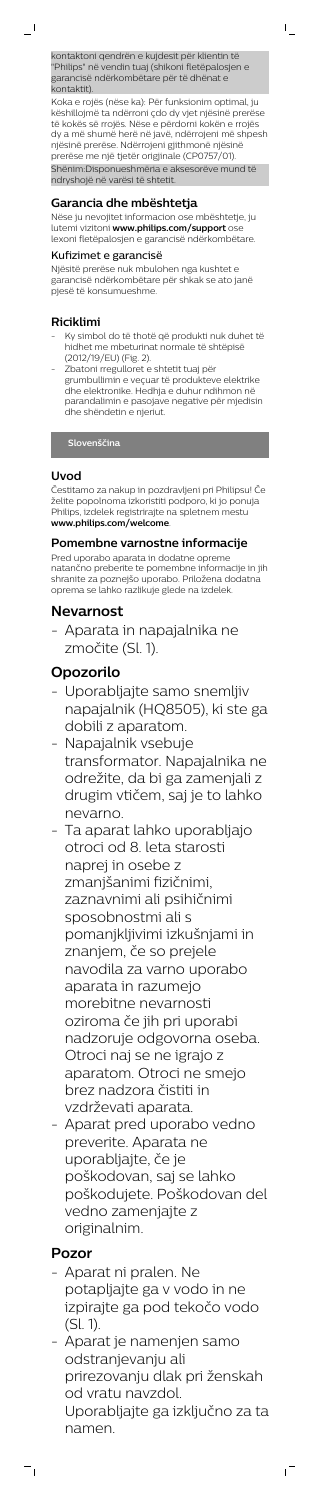- Iz higienskih razlogov priporočamo, da aparat uporablja samo ena oseba.

 $\mathbf{I}$ 

 $\mathbb{L}$ 

- Aparata ne uporabljajte na vneti koži ali koži s krčnimi žilami, izpuščaji, mozolji, kožnimi znamenji (poraščenimi) ali ranami, ne da bi se prej posvetovali z zdravnikom. S svojim zdravnikom naj se pred uporabo posvetujejo tudi ljudje z oslabljenim imunskim sistemom ali ljudje, ki trpijo za sladkorno boleznijo, hemofilijo ali pridobljeno imunsko pomanjkljivostjo.
- Koža lahko po prvih nekaj uporabah aparata postane nekoliko rdeča in razdražena. Ta pojav je popolnoma neškodljiv in hitro izgine. Ko boste aparat že večkrat uporabili, se bo koža navadila in znakov razdraženosti bo vse manj. Če znaki razdraženosti po treh dneh ne izginejo, se posvetujte z zdravnikom.
- Delujočega aparata (z nastavki ali brez) ne približujte lasem, trepalnicam, obrvem, oblačilom ipd., da preprečite škodo in telesne poškodbe.
- Ščetke za piling telesa ne uporabljajte takoj po depilaciji, ker lahko s tem okrepite morebitno razdraženje kože zaradi depilacije.
- Pri epilaciji ne uporabljajte olja za kopanje ali prhanje, ker lahko povzroči hudo razdraženje kože.
- Aparat uporabljajte in hranite pri temperaturi med 5 °C in 35  $^{\circ}C$ .
- Naprave ne čistite s stisnjenim zrakom, čistilnimi gobicami, abrazivnimi čistili ali agresivnimi tekočinami.
- Napajalnika ne priključujte v vtičnico oziroma ga ne uporabljajte v bližini vtičnice, v katero je priključen električni osvežilnik zraka, ker lahko povzročite nepopravljivo škodo na napajalniku.
	-

- Napajalnik je primeren za omrežno napetost od 100 do 240 V.
- Napajalnik pretvori napetost 100-240 voltov na varno napetost, nižjo od 24 voltov.
- Poskrbite, da boste mali vtič potisnili povsem v vtikač aparata. Ko se zaskoči v pravilen položaj, boste zaslišali klik.
- Najvišja raven hrupa: Lc = 76 dB(A).

# **Elektromagnetna polja (EMF)**

Ta aparat Philips ustreza vsem upoštevnim standardom in predpisom glede izpostavljenosti elektromagnetnim poljem.

# **Splošno**

 $\overline{a}$ 

# **Nasveti za epilacijo**

- Aparat premikajte v nasprotni smeri rasti dlačic, drsno stikalo za vklop/izklop pa naj bo obrnjeno v smer premikanja aparata.
- Aparat morate na kožo postaviti pod kotom  $90^\circ$
- Koža naj bo čista, popolnoma suha ter nemastna. Pred epilacijo ne uporabljajte nobene kreme.
- Za čim lažjo epilacijo je najboljša dolžina dlačic 3–4 mm. Če so dlačice prekratke, počakajte, da malo zrastejo, ali pa jih poskusite odstraniti tako, da aparat večkrat potegnete po koži.

 $\mathbf{r}$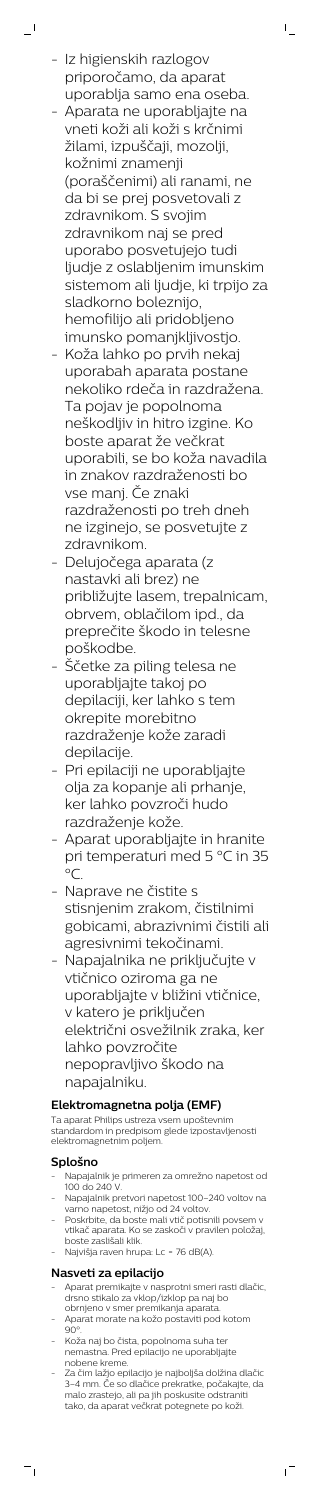Če pri uporabi aparata naletite na težave, ki jih ne morete odpraviti s pomočjo nasvetov za epilacijo, si lahko na strani **www.philips.com/support** ogledate seznam odgovorov na pogosta vprašanja.  $\mathsf{I}$ 

## **Zamenjava**

 $\overline{\phantom{0}}$ 

Dodatno opremo ali rezervne dele lahko kupite na **www.philips.com/parts-and-accessories** ali pri Philipsovem prodajalcu. Lahko se tudi obrnete na Philipsov center za pomoč uporabnikom v svoji državi (podatki za stik so na mednarodnem garancijskem listu).

Brivna glava (če je priložena): Za optimalno delovanje vsaki dve leti zamenjajte strižno enoto brivne glave. Če brivno glavo uporabljate dvakrat ali večkrat na teden, strižno enoto menjujte pogosteje. Strižno enoto vedno zamenjajte z originalno vrsto (CP0757/01).

Opomba:Razpoložljivost dodatne opreme se lahko razlikuje glede na državo.

# **Jamstvo in podpora**

Če potrebujete informacije ali podporo, obiščite **www.philips.com/support** ali preberite mednarodni garancijski list.

#### Garancijske omejitve

Mednarodna garancija ne velja za strižne enote, ker se ti deli obrabijo.

# **Recikliranje**

- Ta simbol pomeni, da izdelka ne smete zavreči skupaj z običajnimi gospodinjskimi odpadki (2012/19/EU) (Sl. 2).
- Upoštevajte državne predpise za ločeno zbiranje električnih in elektronskih izdelkov. S pravilnim odlaganjem boste pomagali preprečiti negativne vplive na okolje in zdravje ljudi.

# **Srpski**

## **Uvod**

Čestitamo na kupovini i dobro došli u Philips! Da biste na najbolji način iskoristili podršku koju nudi kompanija Philips, registrujte svoj proizvod na stranici **www.philips.com/welcome**.

#### **Važne bezbednosne informacije**

Pre korišćenja aparata i njegovih dodataka, pažljivo pročitajte ove važne informacije i sačuvajte ih za buduću upotrebu. Dodaci koje ste dobili u kompletu mogu da se razlikuju od proizvoda do proizvoda.

#### **Opasnost**

- Vodite računa da aparat i jedinica za napajanje budu suvi (Sl. 1).

## **Upozorenje**

- Koristite isključivo jedinicu za napajanje koja može da se skida (HQ8505) a koja se isporučuje sa aparatom.
- Jedinica za napajanje sadrži transformator. Ne uklanjajte jedinicu za napajanje da biste je zamenili drugim priključkom, jer se na taj način izlažete opasnosti.
- Ovaj uređaj mogu da koriste deca koja imaju 8 godina i više i osobe sa smanjenim fizičkim, senzornim ili intelektualnim mogućnostima ili osobe bez iskustva i znanja ukoliko imaju nadzor ili ukoliko su im data uputstva o korišćenju uređaja na bezbedan način i sa razumevanjem mogućih opasnosti. Deca ne smeju da se igraju uređajem. Deca ne smeju da obavljaju čišćenje i održavanje uređaja bez nadzora.
- Uvek proverite aparat pre nego što počnete da ga koristite. Nemojte da koristite aparat ako je oštećen zato što to može da izazove povrede. Uvek zamenite oštećeni deo originalnim novim delom.

#### **Oprez**

 $\frac{1}{\sqrt{2}}$ 

- Ovaj aparat se ne može prati. Nikad ne uranjajte aparat u vodu i ne ispirajte ga pod mlazom vode (Sl. 1).
- Aparat je namenjen isključivo za uklanjanje ili podrezivanje dlaka na ženskom telu, u zonama Nemojte ga upotrebljavati u bilo
- koju drugu svrhu.
- Iz higijenskih razloga, aparat bi trebalo da koristi samo jedna osoba.
- Nemojte da koristite aparat na iritiranoj koži niti na koži sa proširenim venama, osipom, mrljama, mladežima (sa dlačicama) niti ranama bez prethodne konsultacije sa lekarom. Osobe sa umanjenom imunološkom reakcijom i osobe koje pate od šećerne bolesti, hemofilije ili imunodeficijencije pre upotrebe takođe treba da se obrate svom lekaru.
- Vaša koža može da pocrveni i da se iritira prvih nekoliko puta kada koristite aparat. Ta pojava je sasvim normalna i ubrzo će nestati. Kako budete češće koristili aparat, koža će se naviknuti na njega i iritacija će nestati. Ako iritacija ne prestane u roku od tri dana, savetujemo vam da se obratite lekaru.
- Da biste sprečili oštećenja i povrede, uključeni aparat (sa ili bez dodataka) držite dalje od kose, obrva, trepavica, odeće itd.
- Nemojte da koristite bilo kakvu četku za piling neposredno nakon epilacije zato što to može da intenzivira moguću iritaciju kože koju je izazvala upotreba epilatora.
- Kada radite epilaciju, nemojte da koristite ulja za kupanje ili tuširanje zato što to može da dovede do ozbiljne iritacije kože.
- Koristite i čuvajte aparat na temperaturi od 5°C do 35°C.

 $\sqrt{ }$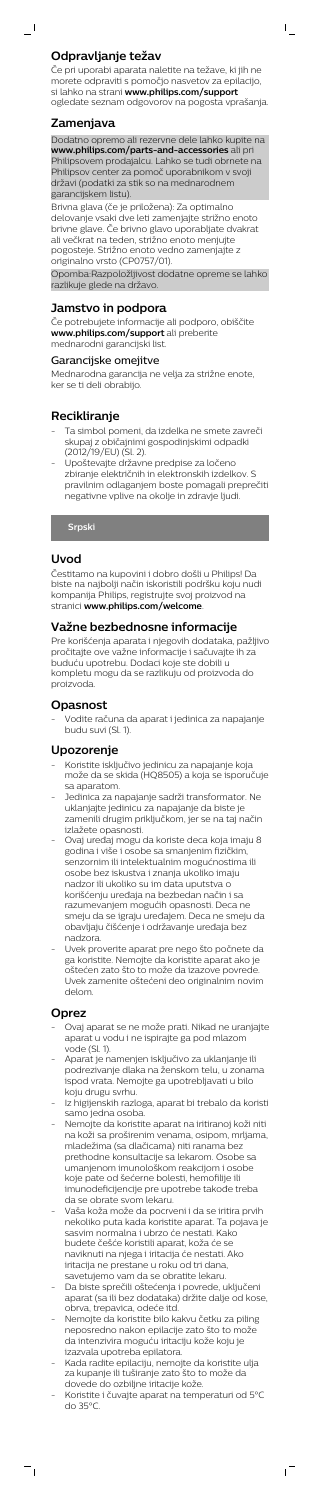- Nikada nemojte da koristite kompresovani vazduh, sunđere za ribanje, abrazivna sredstva za čišćenje niti agresivne tečnosti za čišćenje aparata.

 $\mathsf{I}$ 

- Nemojte da koristite jedinicu za napajanje u zidnim utičnicama koje sadrže električni osveživač vazduha niti blizu njih kako je ne biste nepopravljivo oštetili.

- Aparat odgovara električnoj mreži sa naponom od 100 do 240 volti.
- Jedinica za napajanje pretvara napon u rasponu 100–240 V u bezbedan niski napon manji od 24 V.
- Proverite da li ste mali utikač potpuno gurnuli utičnicu aparata. Nakon što ste ga potpuno priključili, čućete klik.
- Maksimalan nivo buke: Lc = 76 dB(A).

# **Elektromagnetna polja (EMF)**

Ovaj Philips uređaj je u skladu sa svim važećim standardima i propisima o izloženosti elektromagnetnim poljima.

## **Opšte**

 $\overline{\phantom{a}}$  (

## **Saveti za epilaciju**

- Aparat pomerajte suprotno od pravca rasta dlačica, tako da dugme on/off (uključeno/isključeno) bude okrenuto u pravcu pomeranja aparata.
- Aparat uvek postavite pod uglom od 90°. - Proverite da li vam je koža čista, potpuno suva i bez masnoća. Nemojte da koristite nikakvu kremu pre nego što započnete epilaciju.
- Za laku epilaciju, optimalna dužina dlačica je 3 4 mm. Ukoliko su dlačice prekratke sačekajte da porastu ili ih uklonite prelazeći aparatom po koži.

# **Rešavanje problema**

Ako se javi problem sa aparatom koji ne možete da rešite praćenjem saveta za epilaciju, posetite sajt **www.philips.com/support** da biste pronašli listu najčešćih pitanja.

## **Zamena**

Da biste kupili dodatke ili rezervne delove, posetite stranicu **www.philips.com/parts-and-accessories** ili se obratite prodavcu Philips proizvoda. Možete i da se obratite Centru za korisničku podršku kompanije Philips u vašoj državi (detalje za kontakt ćete pronaći u međunarodnom garantnom listu). Nastavak za brijanje (ako se isporučuje): Za optimalne rezultate savetujemo vam da sečiva na nastavku za brijanje menjate na svake dve godine. Ako nastavak za brijanje koristite dva ili više puta sedmično, češće menjajte sečivo. Uvek zamenite rezače originalnim novim delom (CP0757/01). Napomena:Dostupnost dodataka može da se razlikuje u zavisnosti od zemlje.

## **Garancija i podrška**

Ako su vam potrebne informacije ili podrška, posetite stranicu **www.philips.com/support** ili pročitajte međunarodni garantni list.

#### Ograničenja garancije

Uslovi međunarodne garancije ne pokrivaju aparate za šišanje zato što su podložni habanju.

# **Reciklaža**

- Ovaj simbol označava da se ovaj proizvod ne sme odlagati zajedno sa običnim kućnim otpadom (2012/19/EU) (Sl. 2).
- Pridržavajte se propisa vaše zemlje u vezi sa zasebnim prikupljanjem otpadnih električnih i elektronskih proizvoda. Pravilno odlaganje pomaže u sprečavanju negativnih posledica po zdravlje ljudi i životnu sredinu.

**Български**

#### **Въведение**

Поздравяваме ви за покупката и добре дошли във Philips! За да се възползвате изцяло от предлаганата от Philips поддръжка, регистрирайте продукта си на

**www.philips.com/welcome**.

#### **Важна информация за безопасност**

Преди да използвате уреда и аксесоарите към него, прочетете внимателно тази важна информация и я запазете за бъдеща справка. Включените в комплекта аксесоари може да са различни за отделните продукти.

# **Опасност**

 $\overline{\phantom{a}}$ 

- Пазете уреда и захранващото устройство сухи (Фиг. 1).

# **Предупреждение**

- Използвайте само разглобяемото захранващо устройство (HQ8505), предоставено с уреда.
- Захранващото устройство включва трансформатор. Не отрязвайте захранващото устройство, за да го замените с друг щепсел, тъй като това крие опасности.

ıT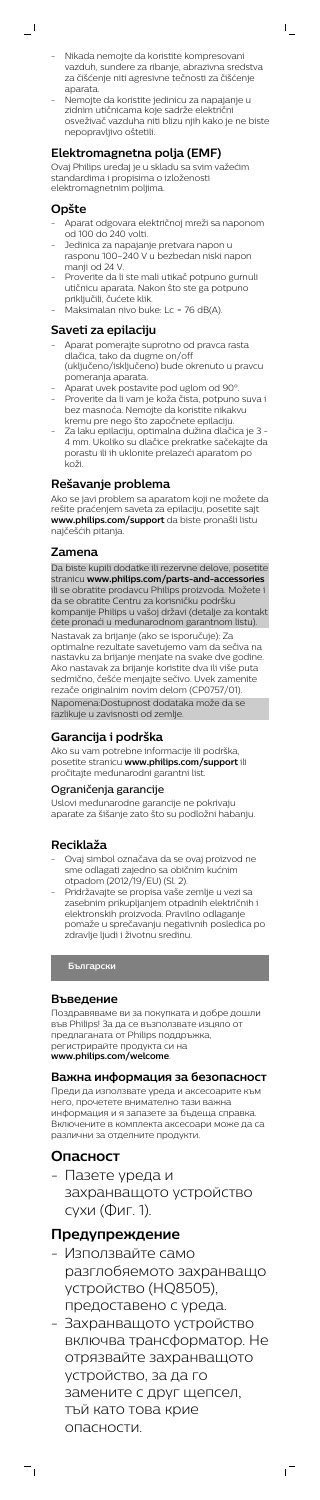- Този уред може да се използва от деца, навършили 8 години, и от хора с намалени физически, сетивни или умствени възможности или без опит и познания, ако са под наблюдение или са инструктирани за безопасна употреба на уреда и разбират евентуалните опасности. Не позволявайте на деца да си играят с уреда. Почистването и потребителската поддръжка не бива да се извършват от деца без надзор.

 $\mathsf{L}$ 

- Винаги проверявайте уреда, преди да го използвате. Не използвайте уреда, ако е повреден, тъй като това може да доведе до нараняване. Винаги сменяйте повредена част с оригинална такава.

# **Внимание**

 $\overline{\phantom{0}}$ 

- Този уред не може да се мие. Никога не потапяйте уреда във вода и не го мийте с течаща вода (Фиг. 1).
- Уредът е предназначен само за отстраняване или подстригване на окосмяването по женското тяло на места от шията надолу. Не го използвайте за никакви други цели.
- По хигиенни съображения уредът трябва да се използва само от едно лице.
- Не използвайте уреда върху възпалена кожа или кожа с разширени вени, обриви, петна, бенки (с косми) или рани без предварителна консултация с лекар. Лица с отслабен имунитет или страдащи от захарен диабет, хемофилия или имунна недостатъчност също трябва предварително да се консултират с лекар.
- Кожата ви може да се зачерви и раздразни малко

при първите няколко пъти, когато използвате уреда. Това явление е абсолютно нормално и бързо изчезва. С по-честото използване на уреда кожата ви привиква към него и дразненето намалява. Ако дразненето не изчезне в рамките на три дни, ви препоръчваме да се консултирате с лекар.

- За да избегнете повреди и наранявания, дръжте работещия уред (със или без приставка) далече от косата, веждите, миглите, дрехите и др.

 $^{-}$ 

 $\equiv$ <sub>1</sub>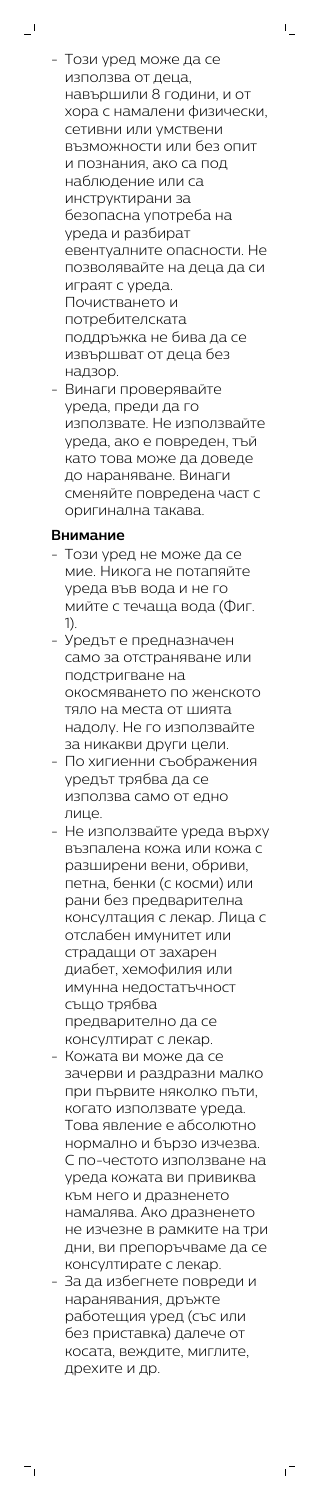- Не използвайте четка за ексфолиране веднага след епилация, тъй като това може да засили евентуалното дразнене на кожата, причинено от епилирането.

 $\overline{\phantom{0}}$ 

 $\mathbf{L}$ 

- Не използвайте масло за вана или душ при епилиране, тъй като това може да доведе до сериозно възпаление на кожата.
- Използвайте и съхранявайте уреда при температура между 5°C и 35°C.
- Никога не почиствайте уреда с въздух под налягане, абразивни гъби, абразивни почистващи препарати или агресивни течности.
- Не използвайте захранващото устройство във или близо до контакти, в които има включен електрически освежител за въздух, за да предотвратите непоправима повреда на захранващото устройство.

- Захранващият модул е подходящ за
- напрежение на мрежата от 100 до 240 V. - Захранващото устройство трансформира 100 – 240 волта до безопасно ниско напрежение под 24 волта.
- Уверете се, че сте поставили напълно малкия щепсел в гнездото на уреда. Когато го
- пъхнете изцяло, ще чуете щракване. Максимално ниво на шума: Lc = 76 dB(A).

## **Електромагнитни полета (EMF)**

Този уред Philips отговаря на всички действащи стандарти и разпоредби, свързани с излагането на електромагнитни полета.

## **Обща информация**

# **Съвети за епилация**

- Движете уреда срещу посоката на растежа на космите, като плъзгачът включено/изключено трябва да е насочен в
- посоката, в която движите уреда. - Уверете се, че уредът е поставен върху
- кожата под ъгъл 90°.
- Уверете се, че кожата ви е чиста, напълно суха и не е мазна. Не използвайте крем, преди да започнете епилацията.
- Оптималната дължина на косата за лесна епилация е 3 – 4 мм. Ако космите са прекалено къси, изчакайте докато са подълги или се опитайте да премахнете космите, като многократно прекарвате уреда по кожата.

## **Отстраняване на неизправности**

Ако срещнете проблеми при използването на уреда, които не можете да разрешите чрез следване на съветите за епилация, можете да посетите **www.philips.com/support** за списък с често задавани въпроси.

## **Смяна**

За да закупите аксесоари или резервни части, посетете **www.philips.com/parts-andaccessories** или се обърнете към вашия ---<br>търговец на Philips. Можете също така да се свържете с центъра за обслужване на потребители на Philips във вашата държава (за данни за контакт вижте листовката за международната гаранция). Бръснеща глава (ако е включена в комплекта): За оптимални резултати ви препоръчваме да сменяте режещия блок на бръснещата глава на всеки две години. Ако използвате бръснещата глава два или повече пъти седмично, сменяйте режещия блок по-често. Винаги сменяйте режещия блок с оригинален такъв (CP0757/01).

Забележка:Наличността на аксесоарите може да се различава в зависимост от държавата.

# **Гаранция и поддръжка**

Ако се нуждаете от информация или поддръжка, посетете **www.philips.com/support** или прочетете листовката за международна гаранция.

#### Ограничения на гаранцията

Условията на международната гаранция не важат за подстригващите блокове, тъй като те подлежат на амортизация.

## **Рециклиране**

 $\overline{\phantom{a}}$ 

- Този символ означава, че продуктът не може да се изхвърля заедно с обикновените битови отпадъци (2012/19/ЕС) (Фиг. 2).

 $\sqrt{2}$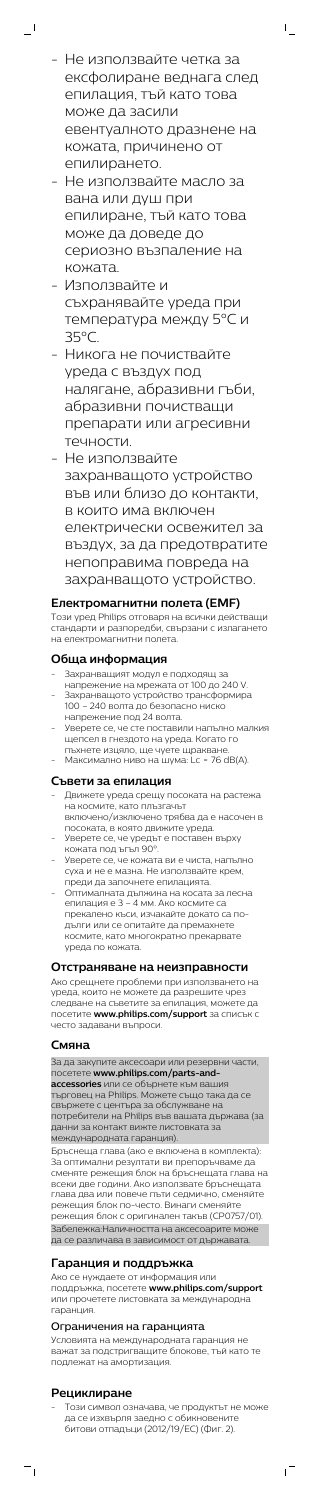- Следвайте правилата на вашата държава за разделно събиране на електрически и електронни продукти. Правилното изхвърляне спомага за предотвратяване на негативните последствия за околната среда и човешкото здраве.

 $\mathsf{L}$ 

**Македонски**

#### **Вовед**

 $\overline{\phantom{0}}$ 

Честитки за купеното и добре дојдовте во Philips! За целосно да ја искористите поддршката која ја нуди Philips, регистрирајте го вашиот производ на

**www.philips.com/welcome**.

#### **Важни безбедносни информации**

Внимателно прочитајте ги овие важни информации пред да ги користите уредот и неговите додатоци и зачувајте ги за во иднина. Испорачаните додатоци може да се разликуваат за различни производи.

## **Опасност**

- Чувајте ги уредот и единицата за напојување суви (Сл. 1).

## **Предупредување**

- Користете ја само единицата за напојување што се прикачува (HQ8505) доставена со уредот.
- Единицата за напојување содржи трансформатор. Не отсекувајте ја единицата за напојување за да ја замените со друг приклучок бидејќи тоа предизвикува опасна ситуација.
- Овој уред може да го користат деца на возраст од 8 години и повеќе, како и лица со намалени физички, сензорни или ментални способности или со недостаток на искуство и знаење, доколку се под надзор или добиваат инструкции за користењето на уредот на безбеден начин и ги разбираат потенцијалните опасности. Децата не треба да си играат со уредот. Децата не треба да
	- го чистат или да го одржуваат уредот без надзор. - Пред употреба, секогаш проверете го
- уредот. Не користете го уредот доколку е оштетен, бидејќи тоа може да предизвика повреда. Секогаш заменете го оштетениот дел со оригинален.

#### **Внимание**

- Единицата за напојување е погодна за мрежен напон од 100 до 240 волти.
- Единицата за напојување го трансформира напонот од 100-240 волти во безбеден низок напон од помалку од 24 волти.
- Вметнете го малиот приклучок целосно во портата на уредот. Откако ќе го вметнете целосно, ќе слушнете кликнување.
- Максимално ниво на бучава: Lc = 76 dB(A).
- Уредот не се мие. Не го потопувајте уредот во вода и немојте да го плакнете под чешма (Сл. 1).
- Уредот е наменет само за отстранување или потстрижување влакна од женското тело на областите под вратот. Не користете го за ниту една друга намена.
- Од хигиенски причини, уредот треба да го користи само едно лице.
- Не користете го уредот на иритирана кожа или на кожа со варикозни вени, осипи, белези, бенки (со влакна) или рани без прво да се консултирате со вашиот лекар. Лицата со намален имунитет или лицата заболени од дијабетес мелитус, хемофилија или имунодефициенција исто така треба прво да се консултираат со нивниот лекар.
- Првиот пат кога ќе го користите уредот, вашата кожа може да стане црвеникава и иритирана. Оваа појава е сосема нормална и брзо исчезнува. Колку почесто го користите уредот, вашата кожа се навикнува и иритацијата се намалува. Доколку иритацијата не исчезне во рок од три дена,
- ве советуваме да се консултирате со лекар. За да спречите оштетување и повреди, држете го вклучениот уред (со или без додаток) подалеку од коса, веѓи, трепки, облека итн.
- Не користете четка за ексфолијација веднаш по депилацијата, бидејќи тоа може да ја зголеми потенцијалната иритација на кожата предизвикана од депилацијата.
- Не користете масла за капење или туширање кога депилирате бидејќи тоа може да предизвика сериозна иритација на кожата.
- Користете го и чувајте го уредот на
- температура помеѓу 5°C и 35°C
- Никогаш не користете компримиран воздух, абразивни сунѓери, абразивни средства за чистење или агресивни течности за чистењ на уредот.
- Не користете ја единицата за напојување на или близу до ѕидни приклучоци што содржат електрични освежувачи за воздух за да спречите непоправлива штета на единицата за напојување.

## **Електромагнетни полиња (EMF)**

Овој Philips уред е во согласност со сите важечки стандарди и регулативи во врска со изложеноста на електромагнетни полиња.

# **Општо**

 $\overline{a}$ 

# **Совети за депилирање**

- Движете го уредот спротивно од насоката на растење на влакната со лизгачот за вклучено/исклучено насочен во насоката во која го движите уредот.

 $\mathbf{r}$